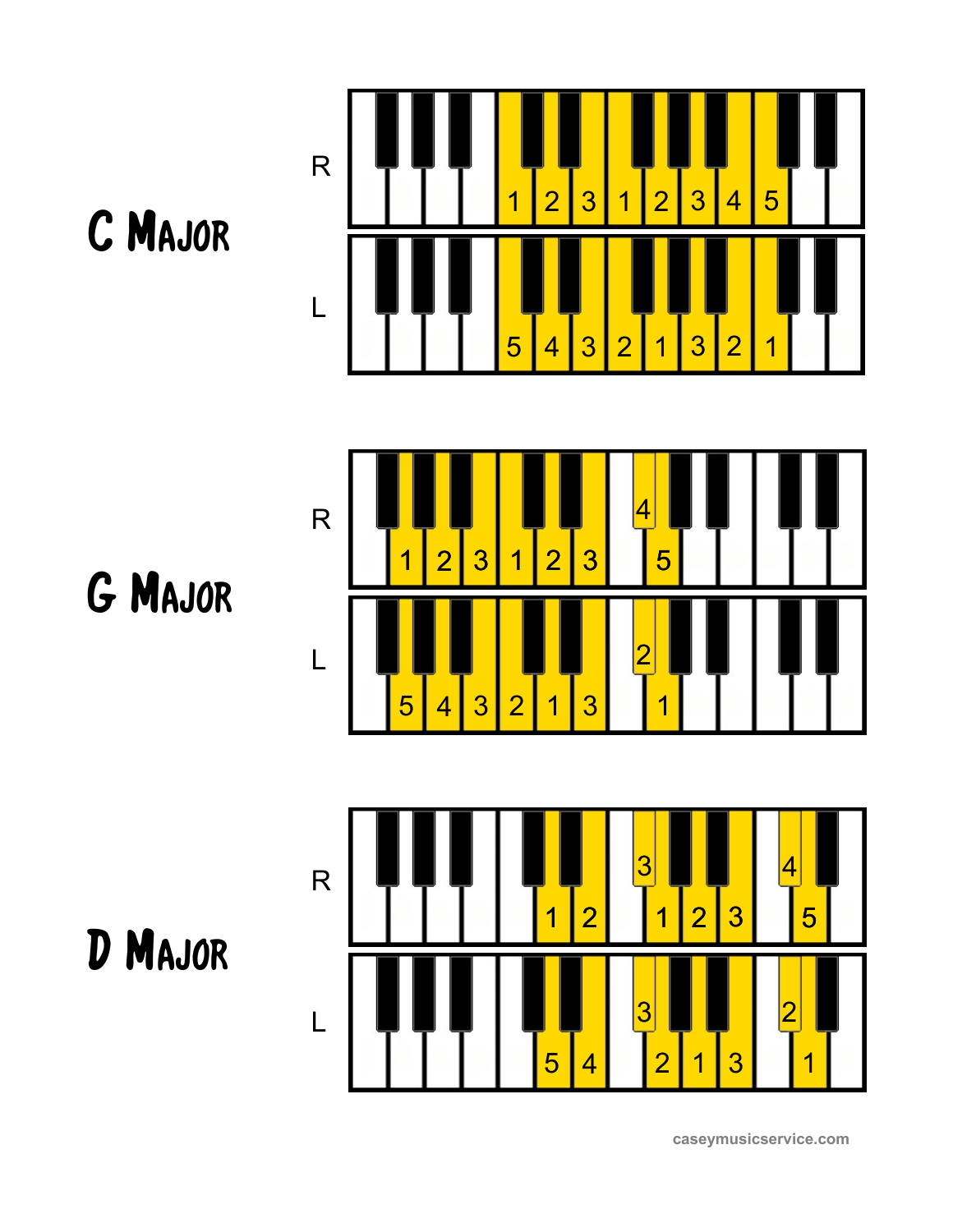



E Major



B Major

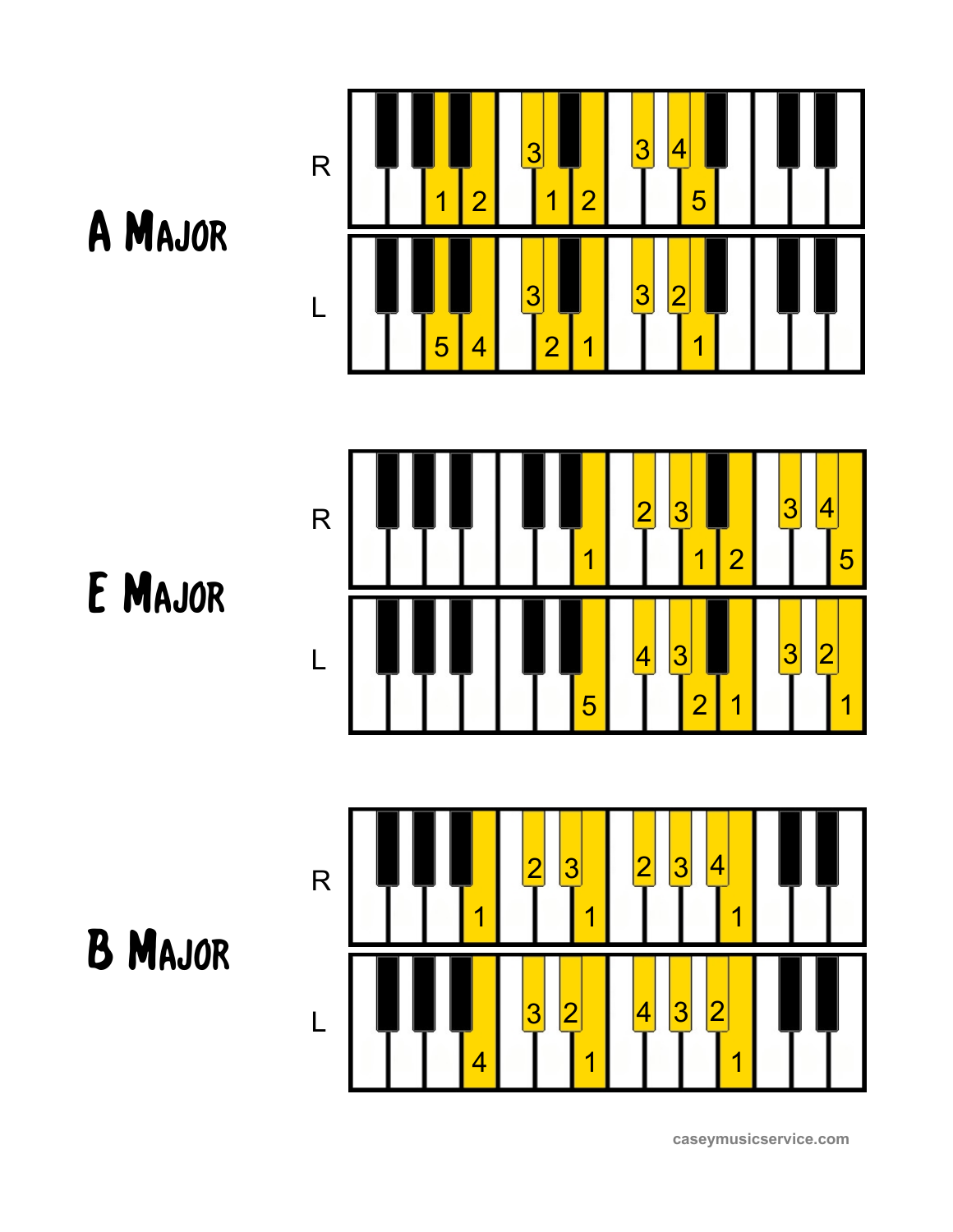Gb Major F# Major



Db Major C# Major



Ab MAJOR